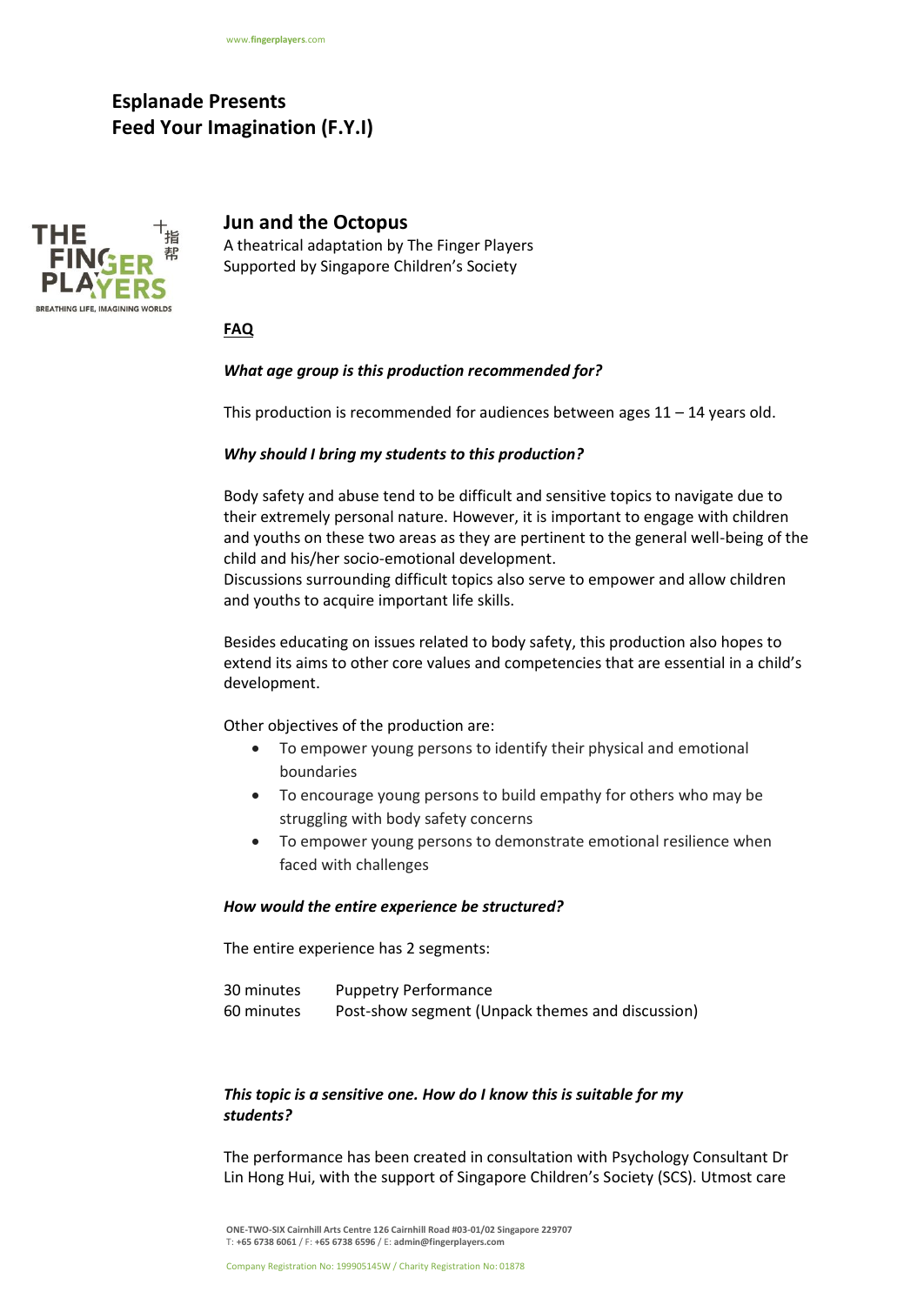will be taken to ensure that the performance and entire experience is one that is sensitive and trauma-informed.

The focus of the puppetry performance segment is to present a situation so that students can reflect upon and continue discussions during the post-show segment, and even after the show. The performance has also undergone a series of test shows, with audience members from varied demographics, so as to ensure that the performance will be presented in a manner that is careful and considered.

Furthermore, the story will be presented entirely through puppetry. This is so that there is a distance from the characters that are being presented, and to prevent, as best as we can, immediate associations from situations in their lives.

# **What are some of the precautionary measures to ensure the wellbeing of the students?**

During the performance:

- Students who feel uncomfortable can step out to the theatre foyer and a trained facilitator from SCS will be present to provide assistance and support.
- There will also be a separate, enclosed space outside the theatre for anyone who would prefer some privacy. He/she can also choose to speak to a trained facilitator who will be present onsite.

After the performance, there will be a post-show discussion where students will be sensitively facilitated, guided to unpack and navigate the themes and key messages of the story.

A resource kit will also be given to the students, which contains show and topicrelated information, as well as helplines.

At the same time, we would highly recommend schools to take the following steps:

- To attend the pre-show briefing for teachers (see more information below)
- To prepare students with pre-show information and resources before they encounter the performance (see more information below)
- To watch the show with the students.

## *How would the post-show segment be conducted?*

Intended outcomes for the post-show segment:

- To equip students with strategies to negotiate difficult emotions
- To provide students with resources / avenues for seeking help and support
- To provide a sense of community and opportunity for peer-to-peer support

The segment will start with a big group discussion to recapitulate key points in the production. This is in order to sieve out some memorable points during the performance that made an impact on the students.

Students will then be split into smaller groups to continue discussing these points and key messages in a more in-depth manner. This segment will be guided by trained facilitators from Singapore Children's Society.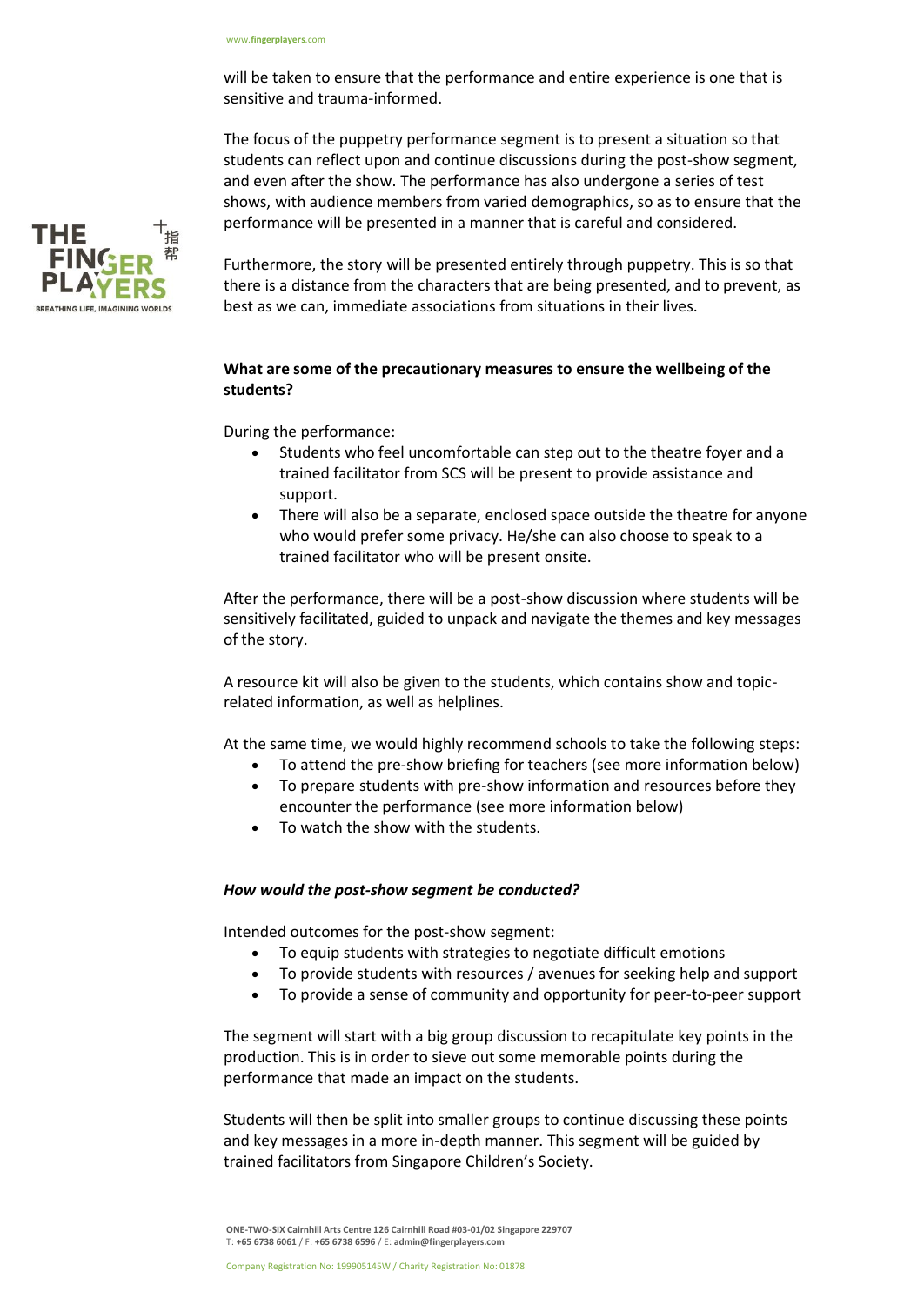At the end of the post-show discussion segment, students are encouraged to take some time to reflect and jot down and share their thoughts on paper which they can drop it in a box which will be placed outside the theatre.

The facilitators from SCS will be looking through the reflections at the end of every show to look out for any potential disclosures. Any disclosures that may be a cause for concern would be communicated directly to the respective schools for follow-up according to their respective standard operating procedures.

# *How can I know more about the production prior to the event?*

A pre-show briefing will be organised at least two weeks before the event.

The points that will be touched on during the briefing are:

- Rationale of the show and summary of the story
- Structure of the experience
- Findings from test-shows, as well as potential workarounds that have been worked into the experience
- Addressing any other points of concerns from the schools.

We would recommend that this briefing be attended by:

- School teachers who will be accompanying students to the performance
- School teachers who will be conducting follow up discussions in class
- The school's Student Development or Case Management team who will be more involved in students' socio-emotional developmental issues
- School Counsellors

To find out more about the rationale behind the creation of this book, please feel free to check out this link – *Behind the Scenes: The Making of Jun and the Octopus*  https://youtu.be/75oB6rAEbkI

## *How should I prepare my students for the production?*

Preparing students before the production may be useful in helping them to be mentally prepared for the theme as well as the discussions after the show. Related discussions, facilitated by the teachers, can begin in the classrooms before the production.

The team is working closely to put together a pre-show kit. Teachers can opt to prepare the students while referencing this kit and can even engage in discussions should they feel confident to do so.

We would also recommend bringing your students to the theatre earlier so that they can slowly acclimatise to the new environment and new people in the space. This would help them feel more comfortable and safer for the entire experience.

Please feel free to check out this link of Minister Sun Xue-Ling reading *Jun and the Octopus* https://www.facebook.com/watch/?v=691153731450697

## *What happens after the production?*

Working together with your school counsellors, teachers are encouraged to continue conversations in classes.

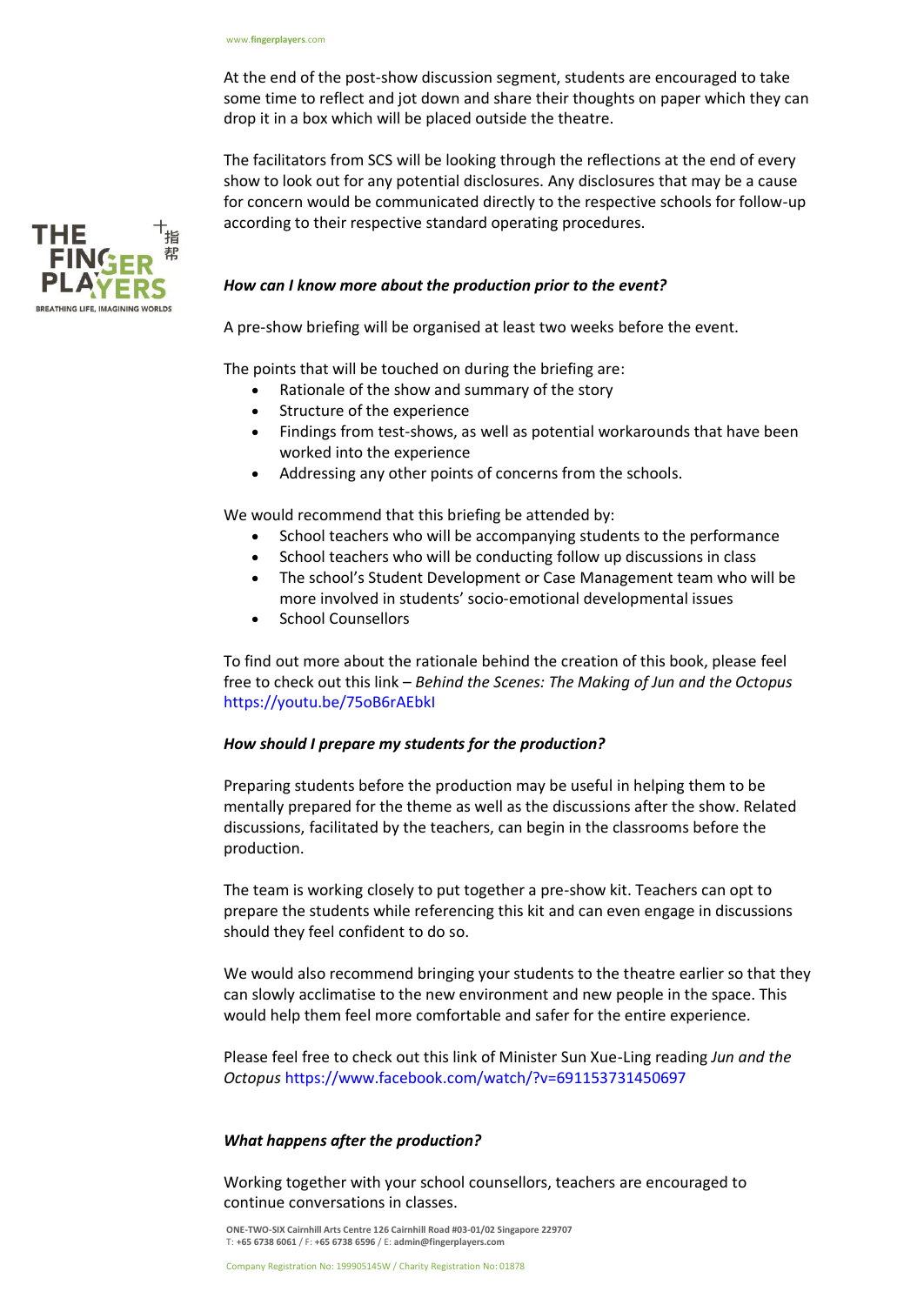# *Who can I contact if I have a booking enquiry or other questions about the show?*

We are here to answer your questions and address your concerns. If you have further questions, contact:



**Brenda Ong**  Manager, Marketing [obrenda@esplanade.com](mailto:obrenda@esplanade.com) 68288323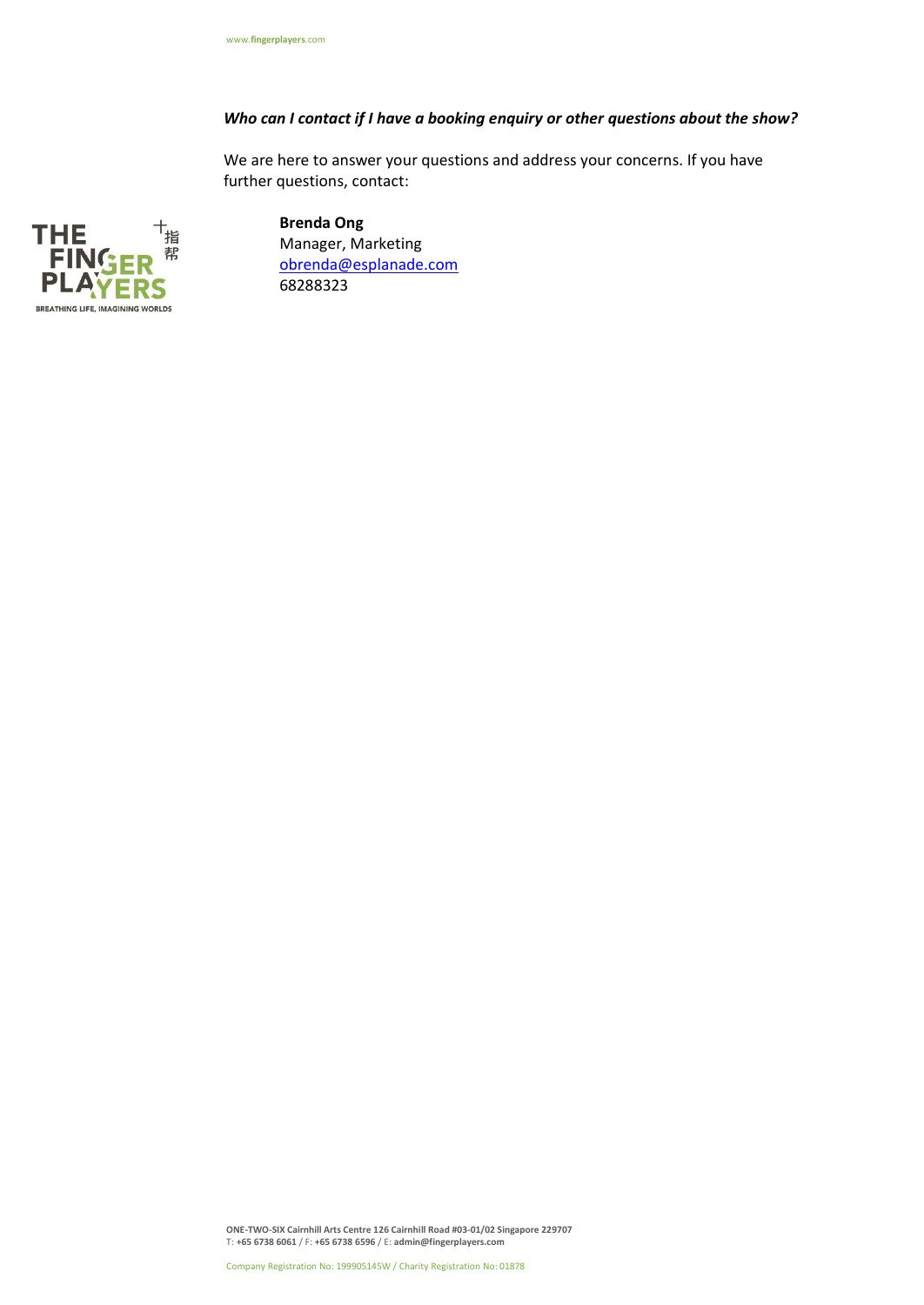#### **ABOUT THE FINGER PLAYERS**

The Finger Players is Singapore's leading theatre company, best known for inventively fusing puppetry elements into its visually-arresting productions, and its strong advocacy of puppetry.



Founded in 1999, The Finger Players strives to be a centre of research and development for the creation and performance of puppetry in Singapore.

In 2019, The Finger Players became the first arts collective in Singapore to operate on a rotating artistic director model, with each Artistic Director helming the fort for a stipulated tenure. The Artistic Director is supported by a team of core members who are integral to The Finger Players since its inception.

The company currently operates three branches:

### **Main Season**

The company's annual offering of edgy and original works, that adopts an interdisciplinary approach and

- i) pushes the envelope of puppetry,
- ii) expands the imagination of puppetry,
- iii) with puppetry at the core of its creation.

#### **International Season**

The company is one of Singapore's most prolific international touring companies, and has actively been touring its productions since 2000, promoting Singapore's brand of puppetry internationally.

#### **Outreach Season**

Using puppetry, the company reaches out to an average of 25,000 students and members of the public annually, through performances and workshops with schools, communities and institutions.

The Finger Players is a non-profit organization with Institution of Public Character (IPC) status, a recipient of the National Arts Council's Major Grant for the period from 1 April 2020 to 31 March 2023, and a member of the Singapore Chinese Language Theatre Alliance.

#### **ABOUT SINGAPORE CHILDREN'S SOCIETY**

Singapore Children's Society protects and nurtures children and youth of all races and religions. In 2021, the Society reached out to 19,973 children, youth and families in need. Established in 1952, its services have evolved to meet the changing needs of children.